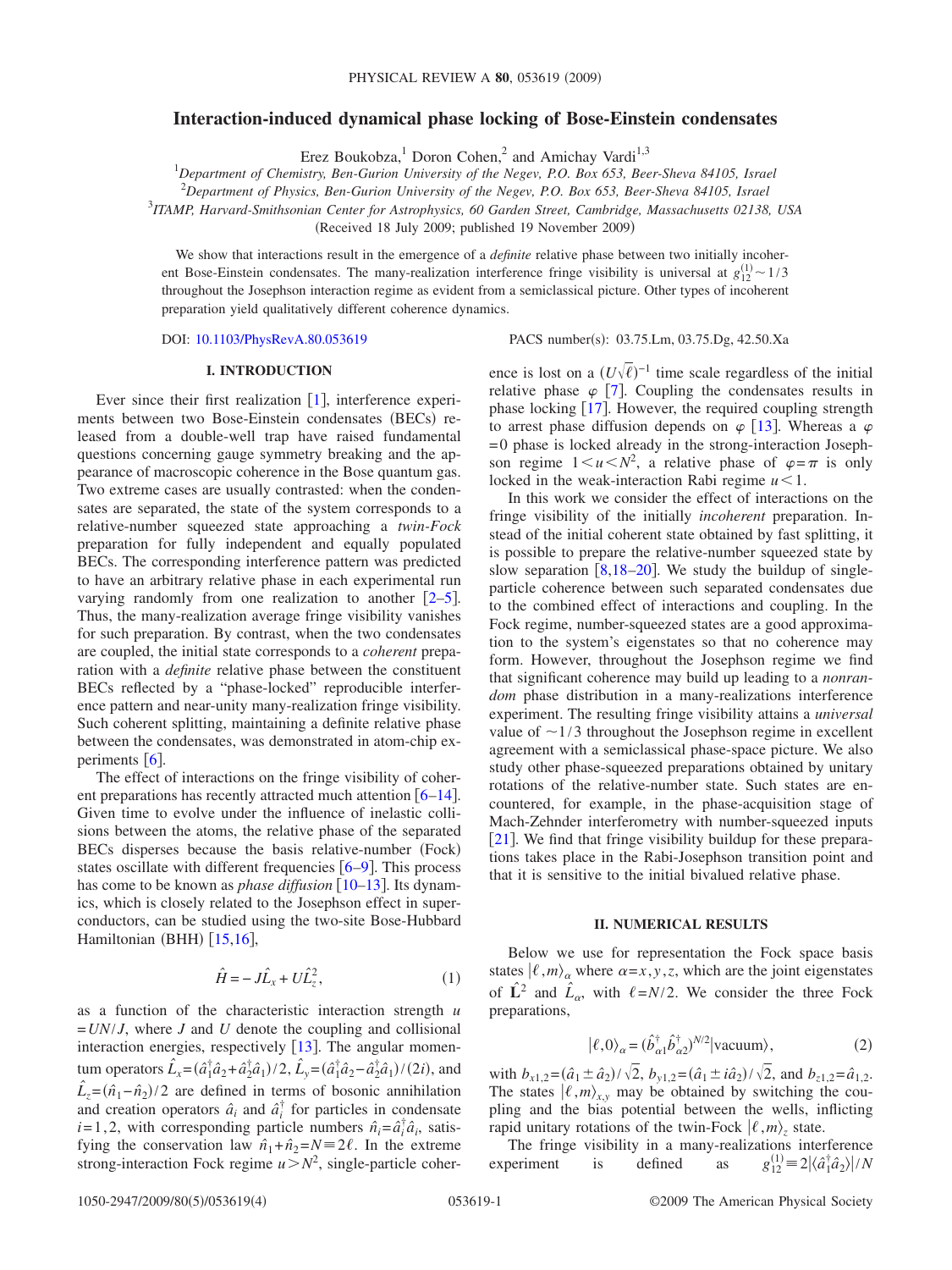<span id="page-1-0"></span>

FIG. 1. (Color online) Evolution of fringe visibility with *N*  $= 1000$  particles, starting from the Fock preparations  $\ket{\ell, 0}_x$  (solid),  $\ket{\ell,0}$ <sub>y</sub> (dash-dotted), and  $\ket{\ell,0}$ <sub>z</sub> (dashed). The coupling parameter is  $u = 0.5$  (a), 1 (b), 1.5 (c), 2 (d), 10 (e), and 100 (f).

 $=\sqrt{|\langle \hat{L}_x \rangle|^2 + |\langle \hat{L}_y \rangle|^2}/\ell$  [[12–](#page-3-16)[14](#page-3-4)]. For all three  $\hat{L}_y$ -symmetric preparations of Eq. ([2](#page-0-0)), the expectation value  $\langle \hat{L}_y \rangle$  vanishes identically throughout the evolution with Hamiltonian ([1](#page-0-1)), hence,  $g_{12}^{(1)} = |\langle \hat{L}_x \rangle| / \ell$  $g_{12}^{(1)} = |\langle \hat{L}_x \rangle| / \ell$  $g_{12}^{(1)} = |\langle \hat{L}_x \rangle| / \ell$ . In Fig. 1 we plot the dynamics of  $\langle \hat{L}_x \rangle / \ell$  with *N*=1000 particles, starting from the three Fock preparations, for various values of the interaction parameter u. We make the following observations: (i) when starting from the site number state  $| \ell, 0 \rangle$ <sub>z</sub> interactions lead to the formation of a nonvanishing single-particle coherence when  $u < N^2$ . This coherence persists well into the Josephson regime. (ii) Similarly, finite coherence is obtained for the  $\langle \ell, 0 \rangle_{x,y}$  preparations, but only for relatively weak interactions  $u \sim 1$ . (iii) The coherence evolution for the  $| \ell, 0 \rangle_x$  state exhibits oscillations and beating absent from the dynamics of the  $| \ell, 0 \rangle$ , preparation approaching a different mean value.

### **III. SEMICLASSICAL INTERPRETATION**

The dynamics of fringe visibility could be interpreted us-ing a semiclassical picture [[13,](#page-3-7)[22](#page-3-17)[–25](#page-3-18)]. Classical (mean-field) trajectories are given by the equal energy contours of the Gross-Pitaevskii energy functional,

$$
E(\theta, \varphi) = \frac{NJ}{2} \left[ \frac{1}{2} u(\cos \theta)^2 - \sin \theta \cos \varphi \right],
$$
 (3)

<span id="page-1-2"></span>which is restricted to the unit Bloch sphere. In the Rabi regime all motion is essentially linear and the trajectories correspond to slightly perturbed Rabi oscillations. In the Josephson regime the spherical phase space is split by a figure-eight separatrix trajectory [Fig.  $2(a)$  $2(a)$ ] to a linear "sea" (blue) and two interaction-dominated nonlinear "islands" (green). Finally, in the Fock regime the linear domain becomes smaller than the Planck cell and, therefore, effectively disappears. In what follows we will assume for simplicity that the interaction is repulsive, i.e.,  $u > 0$ . Since  $u \rightarrow -u$ ,  $\varphi \rightarrow \varphi + \pi$  implies *E*→−*E*, the phase-space picture for attractive interactions is a mirror image of the  $u>0$  contours.

Semiclassical WKB quantization  $[13,23-25]$  $[13,23-25]$  $[13,23-25]$  $[13,23-25]$  $[13,23-25]$  is attained by demanding that  $A(E_n) = (4\pi/N)(n+1/2)$ , where  $A(E)$  is the phase-space area enclosed by a fixed energy *E* contour and  $4\pi/N$  is the Planck cell. As a result, level spacing is determined from the classical oscillation frequency  $\omega(E)$ 

<span id="page-1-1"></span>

FIG. 2. (Color online) Schematic illustrations of classical phasespace energy contours for the three Fock preparations  $\ell$ , 0)<sub>*x*</sub> (dashed),  $| \ell, 0 \rangle_y$  (dash-dotted), and  $| \ell, 0 \rangle_z$  (dotted) are shown in (a) with  $u = 1.5$ . The corresponding eigenstate occupation probabilities *P<sub>n</sub>* are plotted for  $(\ell, 0)$ <sub>*x*</sub> (b),  $(\ell, 0)$ <sub>*y*</sub> (c), and  $(\ell, 0)$ <sub>*z*</sub> (d). Vertical dotted lines in (b)–(d) correspond to the separatrix energy. Trajectories of maximum tangency (bold) produce caustics in the  $P_n$ distribution.

 $=[A'(E)]^{-1}$ . The resulting spectrum constitutes in agreement with the classical phase-space structure: (a) low-energy sea levels extending from *E*<sub>−</sub> =−*ℓJ* with Josephson-frequency spacing  $\omega_J \equiv \omega(E_+) = \sqrt{(J + N U)J}$ , (b) separatrix levels around  $E_x = \ell J$  with spacing  $\omega_x = 2\omega_J / \ln(N^2/u)$ , and (c) high-energy island levels, approaching  $E_+ \approx \ell^2 U$ , with characteristic spacing  $\omega_{+} \approx NU$  between nearly degenerate pairs. We note parenthetically that in the strict classical limit  $(N \rightarrow \infty$  keeping *u* fixed) the separatrix frequency vanishes  $[26,27]$  $[26,27]$  $[26,27]$  $[26,27]$  but due to the slow  $\ln(N)$  convergence to classicality [[11](#page-3-22)], for finite *N* it only differs from the Josephson frequency by a logarithmic factor. In the Rabi regime, we have  $E_{+} < E_{x}$  and the entire spectrum consists of sea levels, whereas in the Fock regime the ground state's energy lies above  $E<sub>x</sub>$  so that all levels reside in the islands.

To understand the dynamics of the three Fock preparations, it is useful to consider their Wigner function  $\rho(\theta, \varphi)$ whose definition for the spherical phase space is discussed in Ref.  $[22]$  $[22]$  $[22]$ . For the analysis below, the important feature of the Wigner function is its resemblance to a classical distribution. The Wigner functions  $\rho^{(\alpha)}$  depicting the  $|\ell,0\rangle_{\alpha}$  preparations lie along the corresponding great circles around the  $\alpha$  axes as shown in Fig.  $2(a)$  $2(a)$ . The Wigner functions of the BHH eigenstates  $\rho^{(n)}$  are concentrated along the contour lines of the Gross-Pitaevskii classical energy functional. Thus, the expansion coefficients of the  $| \ell, 0 \rangle$ <sub>a</sub> preparation, in terms of the BHH eigenstates  $|E_n\rangle$ , can be estimated by the semiclassical prescription  $P(E_n) = |\langle E_n | \psi \rangle|^2 = \text{trace}(\rho^{(n)} \rho^{(\psi)}).$ 

In Figs. [2](#page-1-1)(b)[–2](#page-1-1)(d) we plot the coefficients  $P(E_n)$  for the  $\langle \ell, 0 \rangle_{xy}$ , preparations, for  $u=1.5$  in the Josephson regime, obtained by direct numerical diagonalization of the BHH. It is clear from the phase-space landscape of Fig.  $2(a)$  $2(a)$  that the eigenstate expansion should be quite different for the three initial states. The state  $\langle \ell, 0 \rangle_x$  lies entirely in the sea overlapping a narrow band of linear eigenstates. By contrast, the state  $\langle \ell, 0 \rangle$  straddles the entire spectrum, including sea, separatrix, and island levels, whereas the  $| \ell, 0 \rangle$ <sub>z</sub> state consists of all sea levels up to the separatrix energy, but does not project at all onto the nonlinear islands. This observation is reflected well in the numerical results with the expected ex-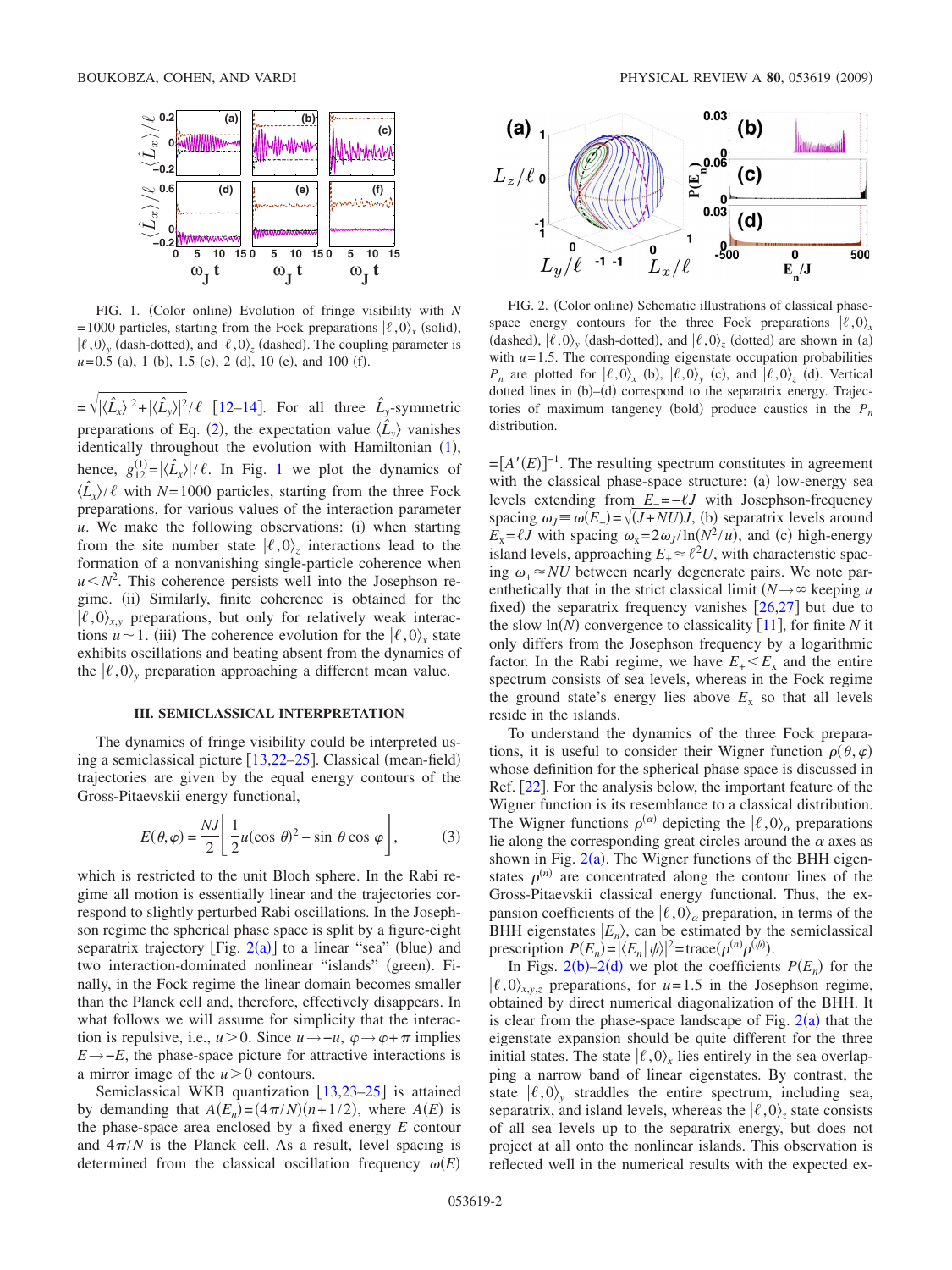<span id="page-2-0"></span>

FIG. 3. (Color online) Frequency distributions  $P(\omega)$  for the preparations  $| \ell, 0 \rangle_{\alpha}$ ,  $\alpha = x$  (top), y (middle), and *z* (bottom) with *N*  $= 1000$  particles, and  $u = 0.5$  (a), 1.5 (b), and 10 (c). Dotted lines mark the Josephson frequency  $\omega_J$  whereas the low-frequency limit corresponds to the separatrix frequency  $\omega_x$ , logarithmically approaching zero with increasing *N*.

tent of the local density of states and caustics obtained for trajectories of tangency with the initial Wigner distribution. For example, for the  $\ell$ , 0)<sub>*x*</sub> preparation, the highest expansion coefficients in Fig.  $2(b)$  $2(b)$  are obtained for the energy contours  $E_n \approx E(\pi/2, \pi/2) = 0$  and  $E_n \approx E(\pi, \varphi) = uNJ/4 = 375J$ (for  $u = 1.5$  and  $N = 1000$ ) marked by bold (blue) lines in Fig.  $2(a)$  $2(a)$ .

In order to relate the probability distributions of Figs.  $2(b)-2(d)$  $2(b)-2(d)$  to the time evolution depicted in Fig. [1,](#page-1-0) we plot the frequency distribution  $P(\omega_n)$  with  $\omega_n = E_{n+1} - E_n$ , for the three initial Fock states, in Fig. [3.](#page-2-0) In this picture, frequencies extend from the separatrix levels with  $\omega \sim \omega_{x}$ , through the equally spaced  $\omega \sim \omega_J$  low-energy sea levels, to the maximal level spacing  $\omega \sim \omega_+$  at the top of the nonlinear islands. In the Rabi regime [Fig. [3](#page-2-0)(a)], the  $\langle \ell, 0 \rangle_x$  preparation corresponds to a narrow distribution of sea levels with two dominant frequencies corresponding to the classical trajectories tangential to the  $L<sub>x</sub>=0$  great circle. Hence, beating is observed around the Josephson frequency. In comparison, the states  $\langle \ell, 0 \rangle_{v,z}$  have at their disposal the entire sea frequency range allowing for the continuous buildup of single-particle coherence.

In the Josephson regime [Figs.  $3(b)$  $3(b)$  and  $3(c)$ ] the separatrix and islands appear. The states  $\langle \ell, 0 \rangle_x$  and  $\langle \ell, 0 \rangle_y$  begin to penetrate the islands and project into the high-frequency regime at  $u=2$  and  $u=1$ , respectively. Consequently, if  $u$  is large enough,  $\langle \hat{L}_x \rangle$  never attains a significant magnitude (solid and dash-dotted lines in Fig.  $4$ ). By contrast, the frequency span of the preparation  $\langle \ell, 0 \rangle$  remains within the  $\omega_x < \omega < \omega_J$  range and time-averaged coherence of  $g_{12}^{(1)}$  $\sim$  0.35–0.40 at a relative phase  $\varphi$ =0 is maintained through-out the Josephson regime (Fig. [1](#page-1-0) and dashed line in Fig. [4](#page-2-1)). Finally, in the Fock regime, the entire phase space is nonlinear, the  $\langle \ell, 0 \rangle$  preparation becomes a narrow distribution of (island) eigenstates of the BHH, and the interaction does not induce dynamical phase locking.

# **IV. UNIVERSAL VALUE OF THE ACQUIRED FRINGE VISIBILITY**

The value of the interaction-induced fringe visibility obtained for initially separated condensates can be deduced

<span id="page-2-1"></span>

FIG. 4. (Color online) Acquired time-averaged coherence as a function of the interaction parameter  $u$  for the Fock preparations  $\ket{\ell,0}_x$  (solid,  $\odot$ ),  $\ket{\ell,0}_y$  (dash-dotted,  $\Box$ ), and  $\ket{\ell,0}_z$  (dashed,  $\triangle$ ).

from the classical time evolution of their Wigner distribution  $\rho$ ( $\theta$ , $\varphi$ ). The Wigner distribution of the twin-Fock state  $\ket{\ell,0}_z$ [Fig.  $5(a)$  $5(a)$ ] lies along the  $L_z = 0$  great circle passing throughout the linear sea region of phase space up to the separatrix trajectory. Due to the variation in characteristic frequency from  $\omega_x$  near  $\varphi = \pi$  to  $\omega_J$  near  $\varphi = 0$ , propagation in time results in a "spiral" motion of the Wigner distribution Fig.  $5(b)$  $5(b)$ , which for  $\omega_j t \geq 1$  becomes spread out throughout the sea [Fig.  $5(c)$  $5(c)$ ]. The phase distribution, obtained by tracing  $\rho(\theta, \varphi)$  over  $\theta$ , is not uniform since all classical sea trajectories pass through  $\varphi = 0$  whereas only the separatrix trajectory passes through  $\varphi = \pi$ . The average value of the coherence  $\langle \hat{L}_x \rangle$  for this nearly-uniform distribution is given by

<span id="page-2-3"></span>
$$
\langle \hat{L}_x \rangle_{\omega_J t \gg 1} \approx \frac{\int_0^{\pi} \cos[\theta_x(\varphi)] \cos(\varphi) d\varphi}{\int_0^{\pi} \cos[\theta_x(\varphi)] d\varphi} \ell, \tag{4}
$$

<span id="page-2-2"></span>where  $\theta_{x}(\varphi)$  is the separatrix energy contour,



FIG. 5. (Color online) Propagation of 1001 classical trajectories with  $u=100$  starting from initial conditions corresponding to the Wigner distribution of the twin-Fock preparation: (a)  $t=0$ , (b)  $\omega_j t$  $= 2$ , and (c)  $\omega_f t = 50$ . Gray lines correspond to the mean-field energy contours of Eq. ([3](#page-1-2)). The mean value of  $L<sub>x</sub>$  over all points (solid) is plotted in (d) and compared to the numerical quantum dynamics of Fig.  $1(f)$  $1(f)$  (dashed).